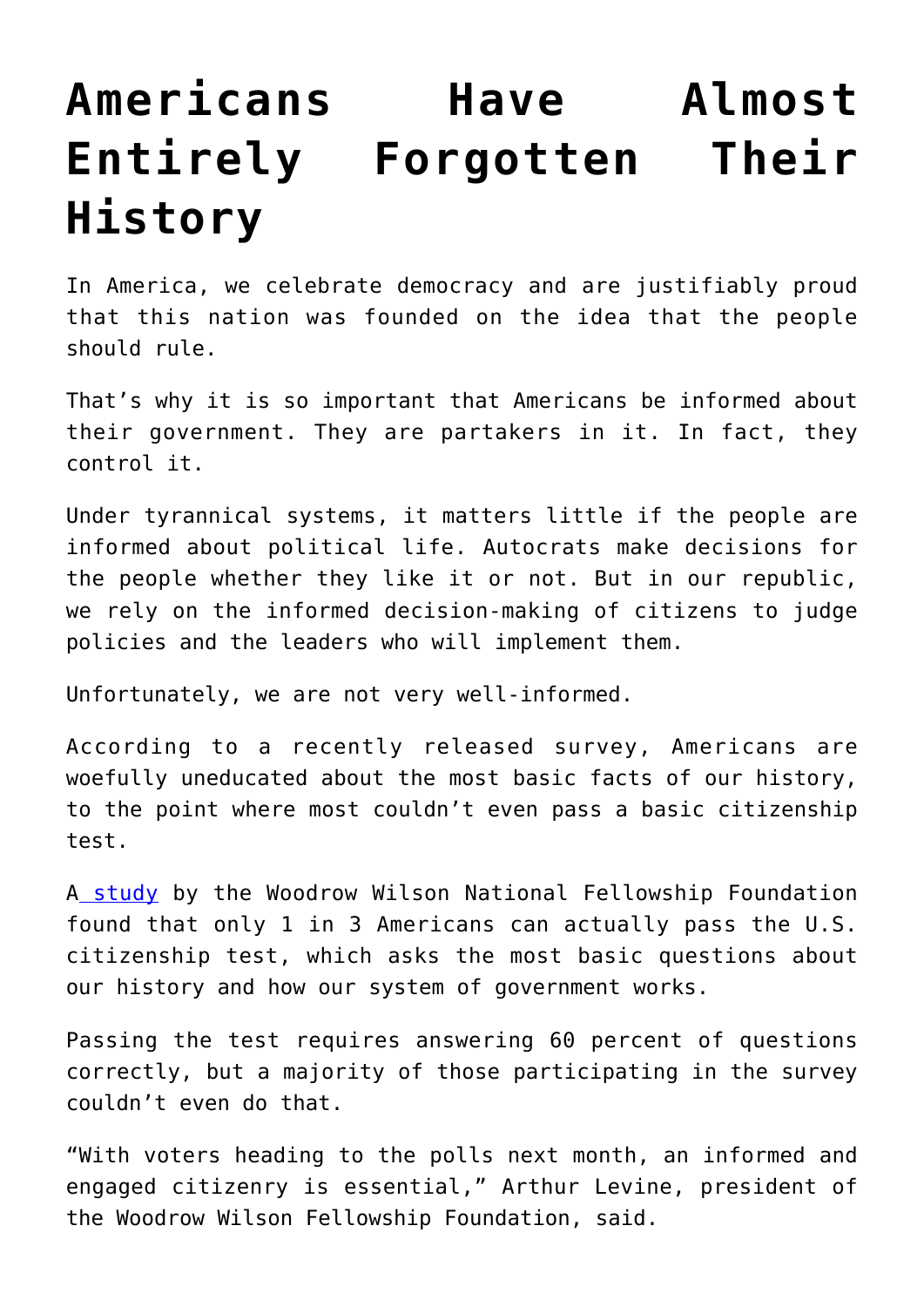"Unfortunately, this study found the average American to be woefully uninformed regarding America's history and incapable of passing the U.S. citizenship test. It would be an error to view these findings as merely an embarrassment. Knowledge of the history of our country is fundamental to maintaining a democratic society, which is imperiled today."

The survey listed some of the embarrassing answers given on the test.

*-Seventy-two percent of respondents either incorrectly identified or were unsure which states comprised the original 13 colonies;*

*-Only 24 percent could correctly identify one thing Benjamin Franklin was famous for, with 37 percent believing he invented the lightbulb;*

*-Only 24 percent knew the correct answer as to why the colonists fought the British;*

*-Twelve percent incorrectly thought WWII General Dwight Eisenhower led troops in the Civil War, while 6 percent thought he was a Vietnam War general;*

*-While most knew the cause of the Cold War, 2 percent said it was climate change.*

Young people performed worst on the test. Out of all testtakers under the age of 45, only 19 percent passed.

Given these numbers, it's no wonder why so many young Americans say they would [rather live under socialism than](https://www.dailysignal.com/2017/11/03/millennials-clueless-communism-heres-thats-problem/) [capitalism](https://www.dailysignal.com/2017/11/03/millennials-clueless-communism-heres-thats-problem/), and have little understanding of what that would mean in reality.

On the one hand, there is a case for [forgetting history.](https://www.amazon.com/Praise-Forgetting-Historical-Memory-Ironies/dp/0300227108) Many cultures cling to historical grievances to the point where history becomes a major impediment to future success. Treated